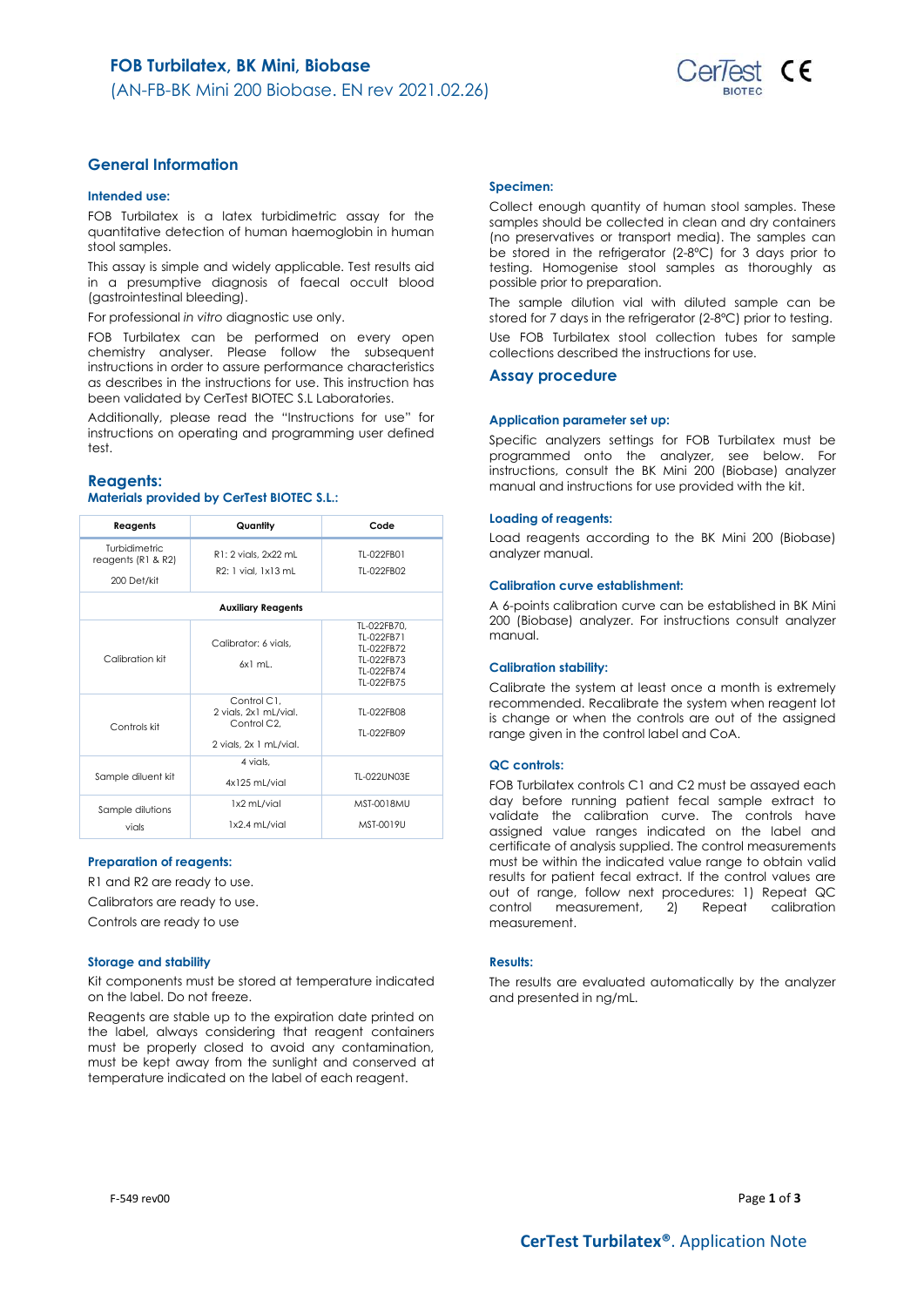# **FOB Turbilatex, BK Mini, Biobase** (AN-FB-BK Mini 200 Biobase. EN rev 2021.02.26)



### **Performance characteristics**

The following results have been obtained during the validation of FOB Turbilatex on the BK Mini 200 (Biobase) analyzer.

### **Linearity:**

FOB Turbilatex on BK Mini 200 (Biobase) instrument using calibrator kit is linear in the calibration range of 0-1000 ng/mL.



### **Measuring range:**

FOB Turbilatex assay measuring range is 10-1000 ng/mL on the BK mini 200 (Biobase) analyser. Samples higher concentrated than 1000 ng/mL must be diluted for proper quantification by the user, using additional sample buffer.

### **Prozone effect**

Using the reported parameters, no hook effect was observed up to 10 µg/mL. Samples with Haemoglobin concentration of 10 µg/mL give a typical positive result >1000 ng/mL.

### **Detection limit**

**Limit of detection (LOD): 8 ng/mL (\*).** The lower limit of detection of FOB Turbilatex was determined on 20 samples and 2 sample replicates as the mean value + 2·SD.

**Limit of quantification (LOQ): 10 ng/mL (\*).** The lower limit of quantification is defined as the lowest actual amount of analysis that can be reliably detected; imprecision is < 20% as CV% on the BK Mini 200 (Biobase) instrument.

*(\*) Data obtained by the analyser Biolis 24i (Tokyo Boeki)*

#### **Precision**

FOB Turbilatex was tested with three different controls levels.

|                  | Low<br>$(50 \nmid mL)$ | Medium<br>$(100 \nmid mL)$ | High<br>$(500 \nmid mL)$ |
|------------------|------------------------|----------------------------|--------------------------|
| N                | 20                     | 20                         | 20                       |
| Mean $(\mu g/g)$ | 48.0                   | 103.0                      | 507.0                    |
| SD(µg/g)         | 3.3                    | 5.9                        | 10.4                     |
| CV (%)           | 6.8                    | 5.7                        | 2.0                      |

### **Method comparison**

Results obtained with FOB Turbilatex on the BK Mini 200 (Biobase) instrument were compared with those obtained with EIKEN FOB Latex.

|                                        | Sensitivity | Specificity |
|----------------------------------------|-------------|-------------|
| <b>FOB Turbilatex vs FOB</b><br>Latex® | 96%         | >99%        |

### **Shipping damage**

Please notify your distributor, it this product was received damaged.

### **Symbols key**

| <b>IVD</b> | For in vitro diagnostic use only     |            | Keep dry               |
|------------|--------------------------------------|------------|------------------------|
|            | Consult instructions for use         |            | Temperature limitation |
| <b>REF</b> | Catalogue number                     | <b>LOT</b> | Lot number             |
|            | Use by                               |            | Manufacturer           |
| Σ<br>n     | Contains sufficient for <n> test</n> | DIL        | Sample diluent         |
|            | Keep out of the sunlight             |            |                        |

### **Manufacturer**

### **CERTEST BIOTEC**

Pol. Industrial Río Gállego II,Calle J, Nº 1, 50840, San Mateo de Gállego, Zaragoza (SPAIN) www.certest.es

### **NOTES**

Please refer to the instructions for use for the detailed information about the test on the following:

**Synthesis; Principle; Precautions; Reagents; Specimen collection; Interpretation of results.**